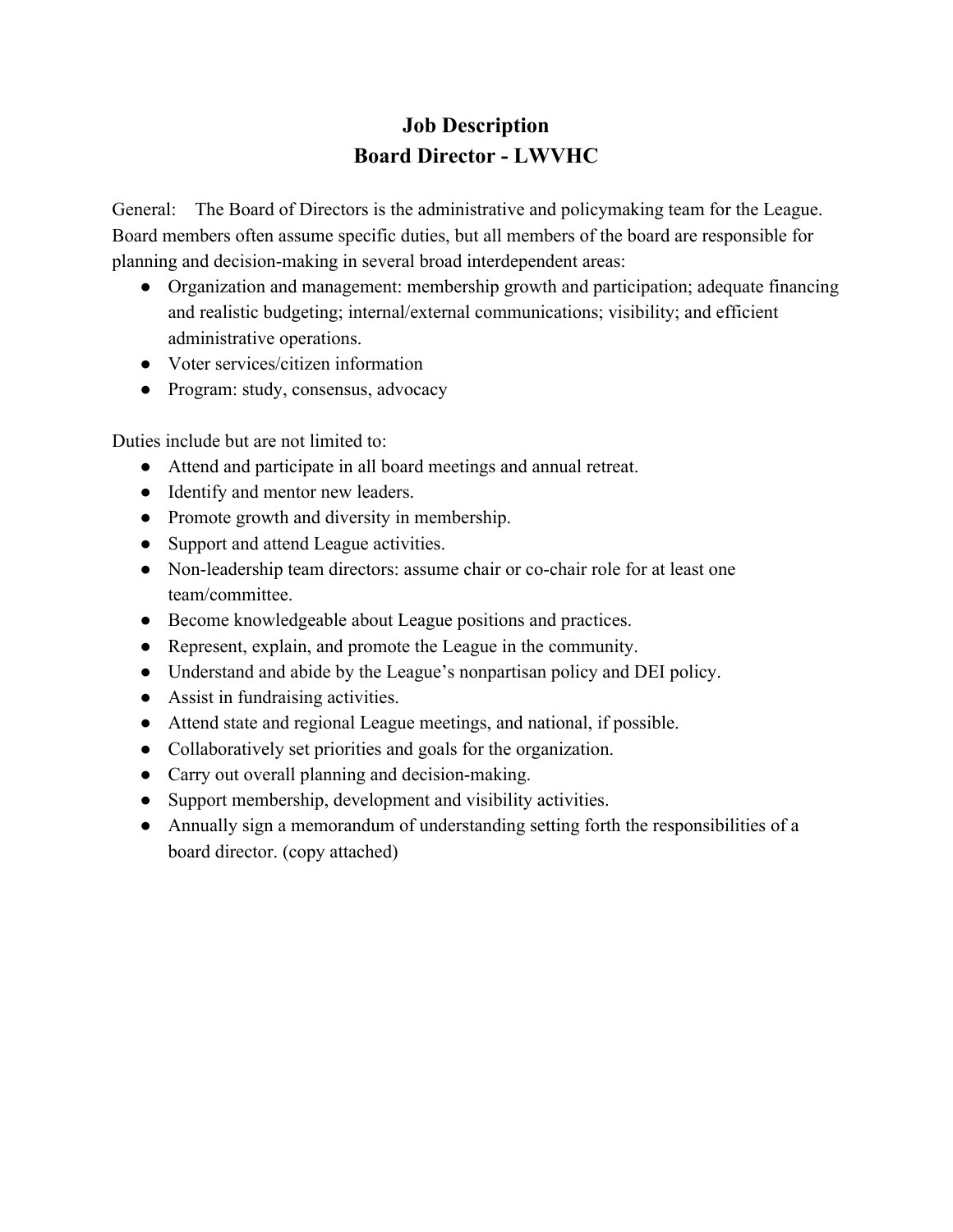#### **Memorandum of Understanding for LWVHC Board Members**

The purpose of this Memorandum of Understanding (MOU) is to ensure that each board member understands her or his responsibilities. Each board member will be requested to sign the MOU at the beginning of each fiscal year.

The responsibilities of all board members of the LWVHC are to:

Communicate the Board's work to the organization and the work and values of the organization to the community at large.

Serve as an ambassador for the League in the external community and engage in efforts to recruit new members to the organization.

Attend Board meetings, including annual retreat (planning) consistent with the requirements of the Bylaws. Board members are expected to prepare for Board meetings by reviewing all reports prior to the meeting and to be prepared to take part in meaningful policy discussions.

Be a member of at least one committee or team and serve as needed on special projects or events.

Make your best effort to attend all League special events.

Ensure financial health for the League by providing personal financial support.

Participate in one or more fund raising activities.

Act in the best interests of the organization and recuse yourself from discussions and votes where you have a perceived or actual conflict of interest (financial or otherwise).

Stay informed about what is going on in the organization, bring questions and information to the Board for discussion; take responsibility for actively participating in Board discussions.

Work in good faith with other Board members toward achievement of organizational goals.

Review the financial reports provided to the Board and participate in budget planning.

Anticipate that if you are not fulfilling these obligations you will be contacted by the co-presidents and may be asked to resign from the Board.

Sign: The contract of the contract of the contract of the contract of the contract of the contract of the contract of the contract of the contract of the contract of the contract of the contract of the contract of the cont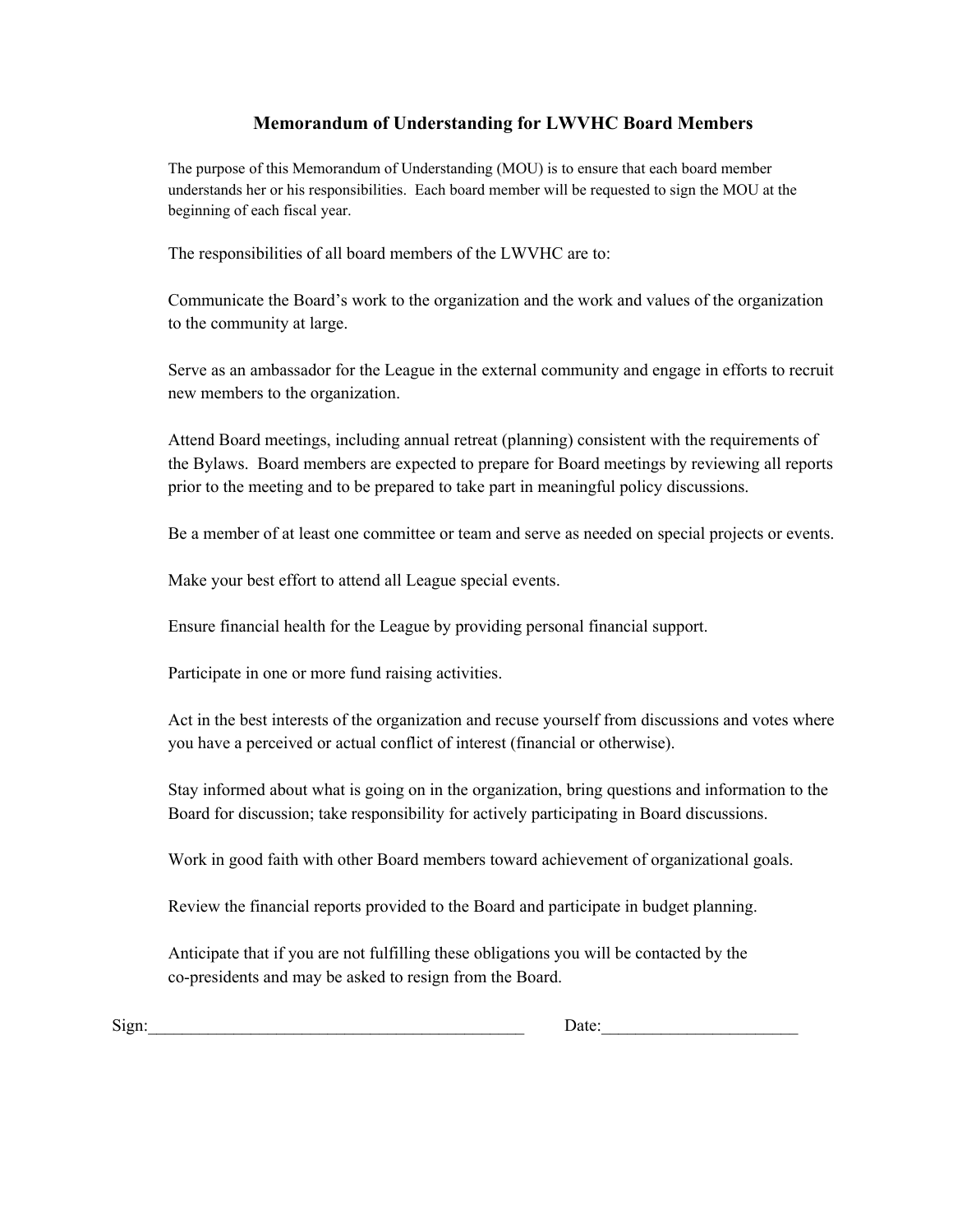# **Job Description President - LWVHC**

GENERAL: The president and/or co-president is elected for a two-year term and provides the leadership to help ensure that both the organizational and management functions (membership growth, participation, fundraising, realistic budgeting, effective communication, efficient administrative operations) and program (study, education, and action) are being addressed within the context of the League of Women Voters mission. The president represents and speaks for the LWVHC throughout the community. Co-presidents would simply divide and share these duties as they determine. The president/co-president is a member of the Leadership Team.

Specifically, the duties include but are not limited to:

- Define the roles and responsibilities of other Board members clearly; update as needed.
- Articulate the key goals of the Board especially vis-à-vis membership recruitment and involvement, organizational growth, and fundraising to support League's programs.
- Organize and produce the agenda (with Leadership Team/Board input) before Board meetings.
- Promote LWV and promote/elucidate League mission/goals throughout the community.
- Preside at meetings.
- Maintain ongoing communication with the vice-president on all issues/transactions.
- Maintain ongoing communication with the Board via email, phone, personal contact as needed.
- Represent the LWVHC at conventions, conferences, events, etc. (or designate a representative to do so).
- Sign all official letters and contracts.
- Disseminate state and national League information to appropriate Board and off-board members; encourage said members to visit online websites regularly to access information and remain current.
- Maintain ongoing personal contact with League members through email, phone calls, meetings, contact at events, notes.
- Contact each new member to welcome to the League and to find a "niche" for involvement.
- Ensure that policies of the League are understood and followed by the membership.
- Delegate responsibilities and activities to other members that will "grow" the organization as well as the individual's capacity for leadership.
- Facilitate an annual leadership retreat-workshop (all Board and off-board chairs) for program planning and team building to prepare for the coming calendar year.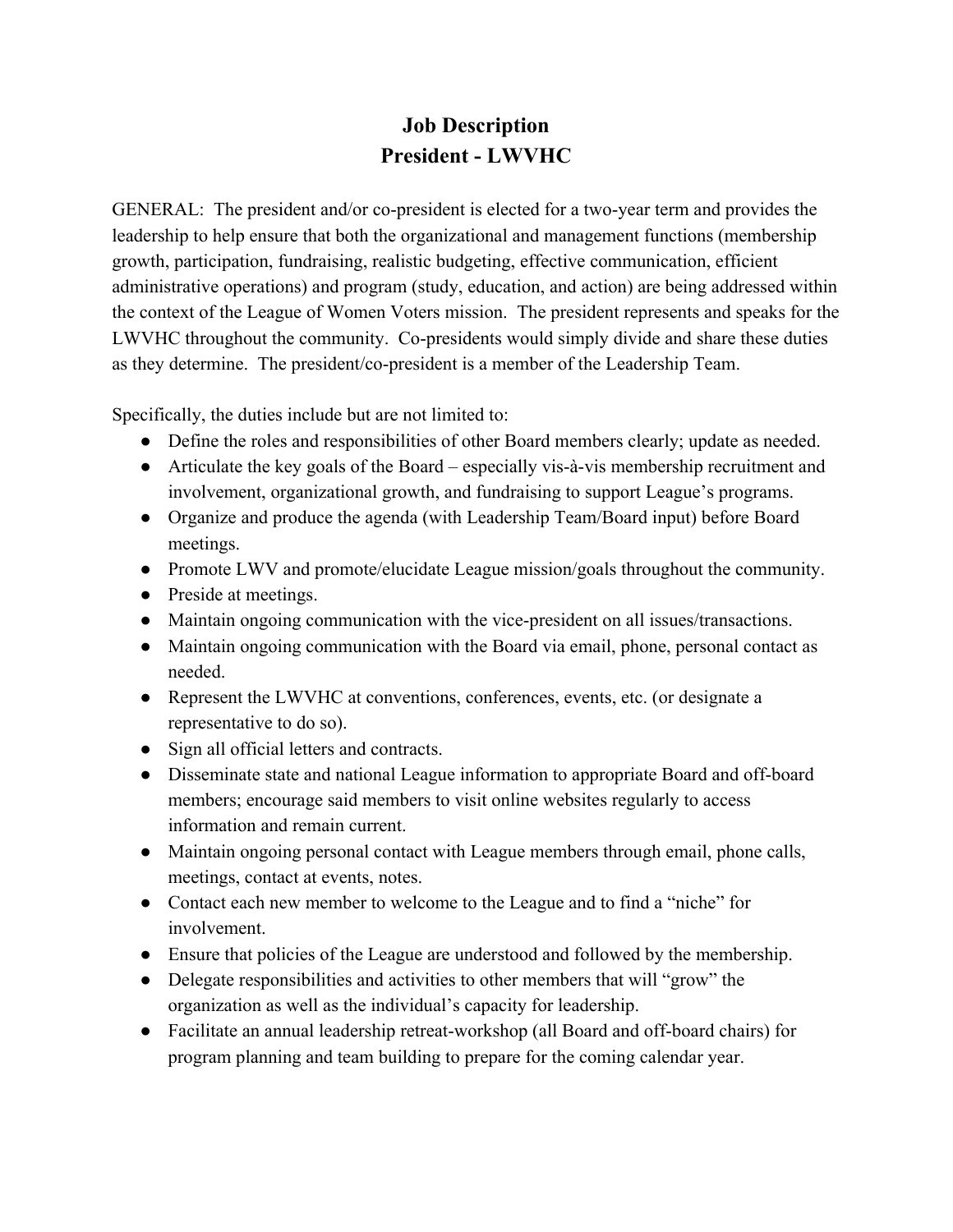### **Job Description Vice-President - LWVHC**

GENERAL: The position of vice-president is a two year position as designated in the LWVHC Bylaws. The vice-president is a member of the Leadership Team. The vice-president assumes the duties of the president when the president is temporarily unavailable. At all other times, the vice-president serves to assist the president in fulfilling the mission and the vision of the League's established goals and positions and shall perform such other functions that may be incident to the office. The vice-president may also volunteer for or be assigned a specific area of focus by the president.

Duties include but are not limited to:

- To assist committee/team chairs in reaching their program and focus goals by communicating on a regular basis with those committee chairs as designated by the president and report back as necessary.
- To attend committee/team meetings as needed to support their program and focus goals.
- To assist in communication and team building techniques of committees/teams/Board.
- To maintain ongoing communication with the president/Board concerning progress and outcomes of the goals of the committees/teams.
- Assure that policies of the League are understood and followed by the membership.
- Represent the LWVHC at conventions, conferences, events, etc.
- Maintain an inventory of LWVHC equipment and current location. This list should be reviewed annually to make sure that items have not been removed and that locations are still accessible.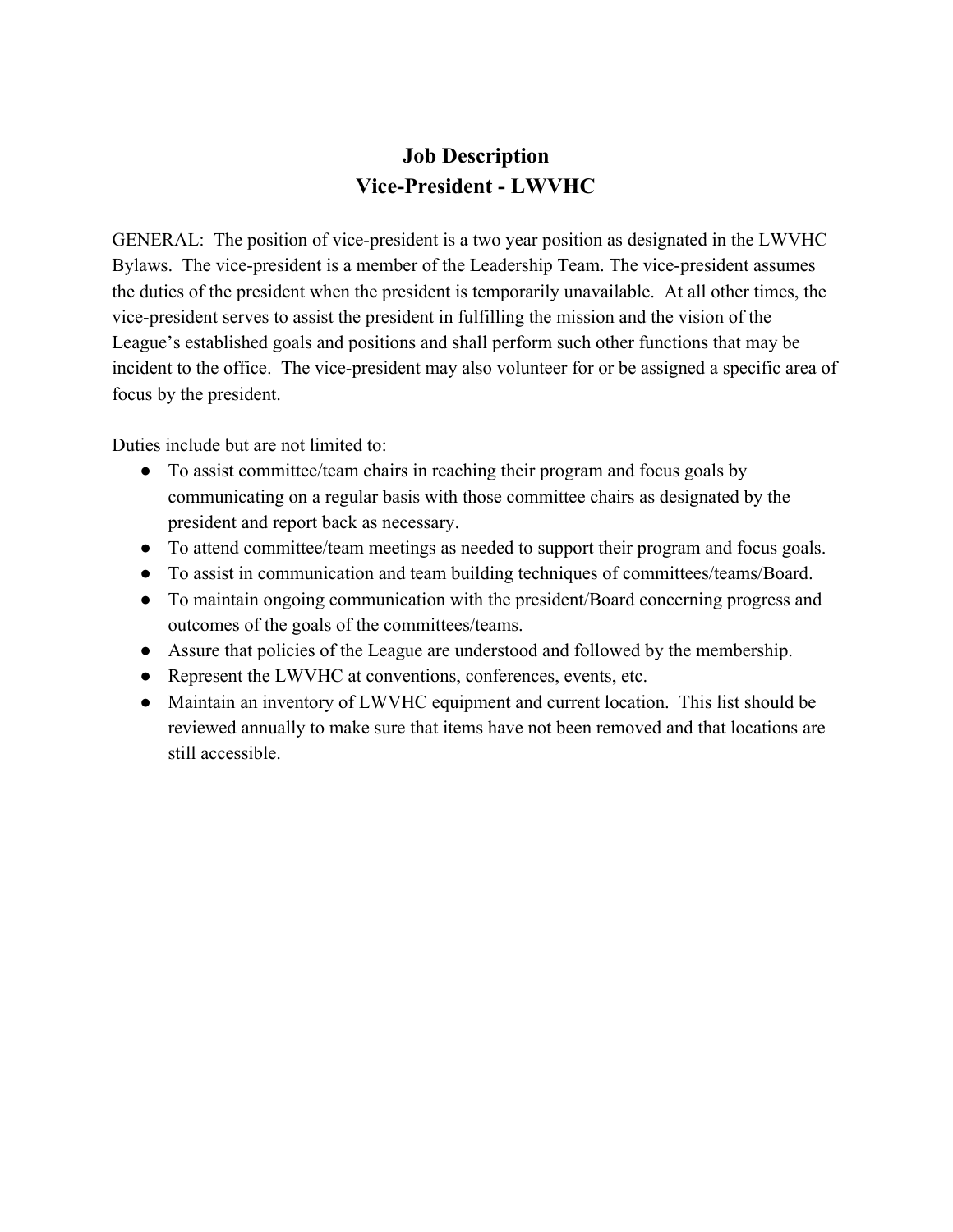# **Job Description Secretary - LWVHC**

General: The position of secretary is a two year position as designated in the LWVHC Bylaws. The secretary is a member of the Leadership Team. Per the LWVHC Bylaws, the secretary shall keep minutes of all Board meetings, Leadership Team minutes, and the annual meeting. They shall sign, with the president, all contracts and other instruments when so authorized by the Board and shall perform such other functions that may be incident to the office.

The secretary Shall:

- Keep an accurate record of the terms of office of officers, directors, team/committee chairs, off-board leadership and job descriptions. Advise the Nominating Committee chair of expiring terms in a given year.
- Keep a concise listing of policies passed or rescinded. The same shall be referenced with accurate dates of changes and revisions. Current Bylaws, Standing Rules and Policies will be accessible on our website.
- Keep attendance of Board members at all scheduled meetings.
- Maintain a hard copy of all current year minutes. In addition, the same information shall be archived on the LWVHC website and an electronic storage device which shall be transferred for safekeeping at BRCC annually.
- Keep current on correspondence such as acknowledgement of donations, condolence on illness/death, and notes of thanks to members and others as appropriate (e.g. program speakers, individuals providing information or technical assistance, public officials).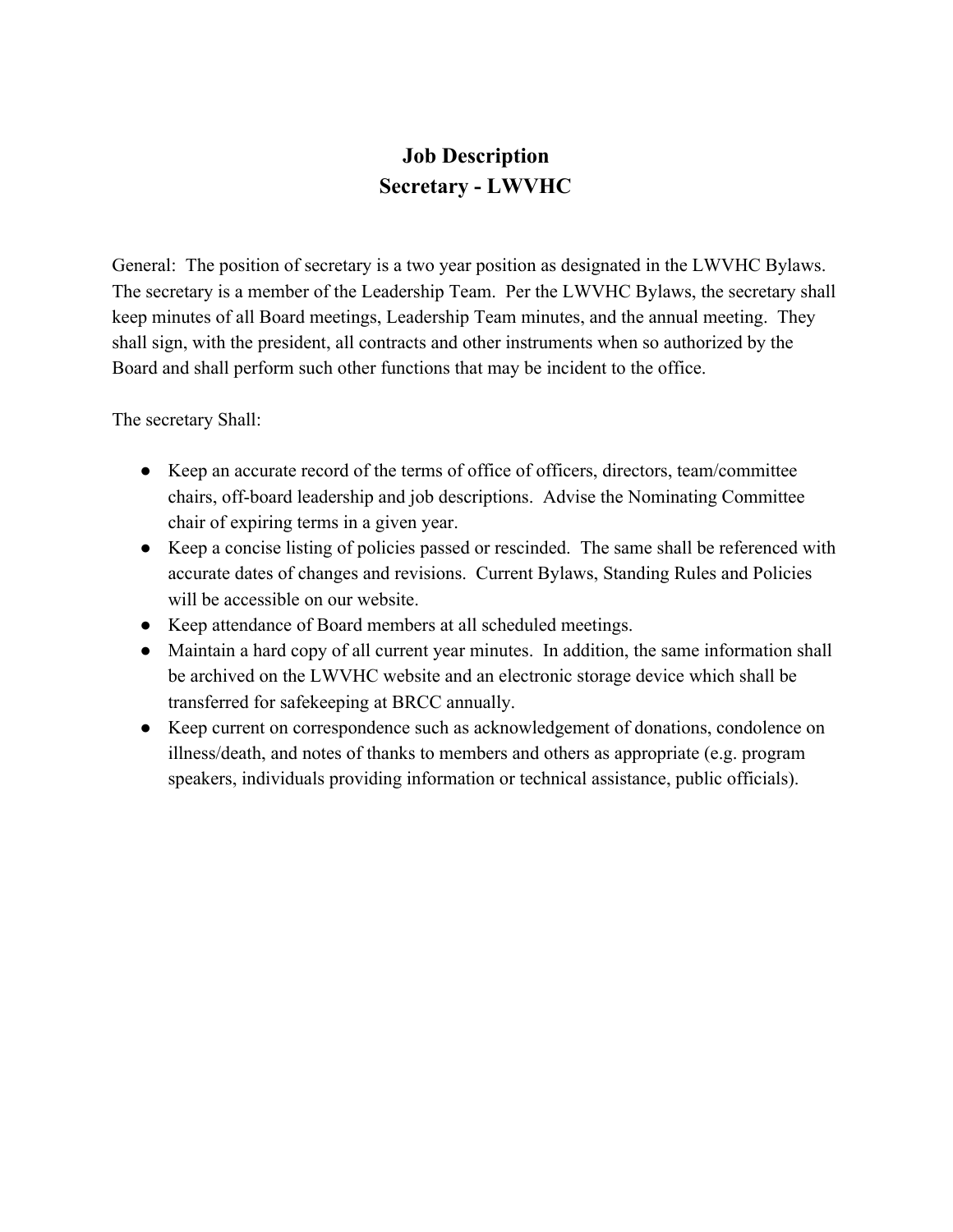# **Job Description Treasurer - LWVHC**

GENERAL: The position of treasurer is a two year position as designated in the LWVHC Bylaws. The treasurer is a member of the Leadership Team. The treasurer shall keep the Board informed of the overall financial condition of the organization and make responsible recommendations to the Board regarding investments, expenditures, and fundraising. The treasurer contributes to the overall mission of the LWVHC and supports Board members in their specific roles whenever possible.

Duties include but are not limited to:

- Keep accurate records of members' dues, donations, and fundraising.
- Arrange for deposits to be made in a responsible manner, i.e., duplicate copies will be available.
- Pay bills presented and approved by the Board in a timely manner.
- Maintain a record of monthly income and expenditures and present a monthly report to the Board together with YTD, amount budgeted, and differences (or balance).
- Make per member payments (PMP) to national and state when due on an annual, semiannual, or quarterly basis as funds dictate.
- Communicate regularly with Membership Committee chair concerning the status of current members and date their member dues are paid.
- Assure that the LWVUS membership roster is updated on an ongoing basis.
- Prepare financial reports for the annual meeting according to the Bylaws.
- Provide any other financial reports the Board may need or request.
- File the required IRS Form 990-N and the annual financial report for the NC Charitable Solicitation License exemption by annual due date.
- Have financial records available for audit yearly.
- Serve as chair of the Finance Committee.